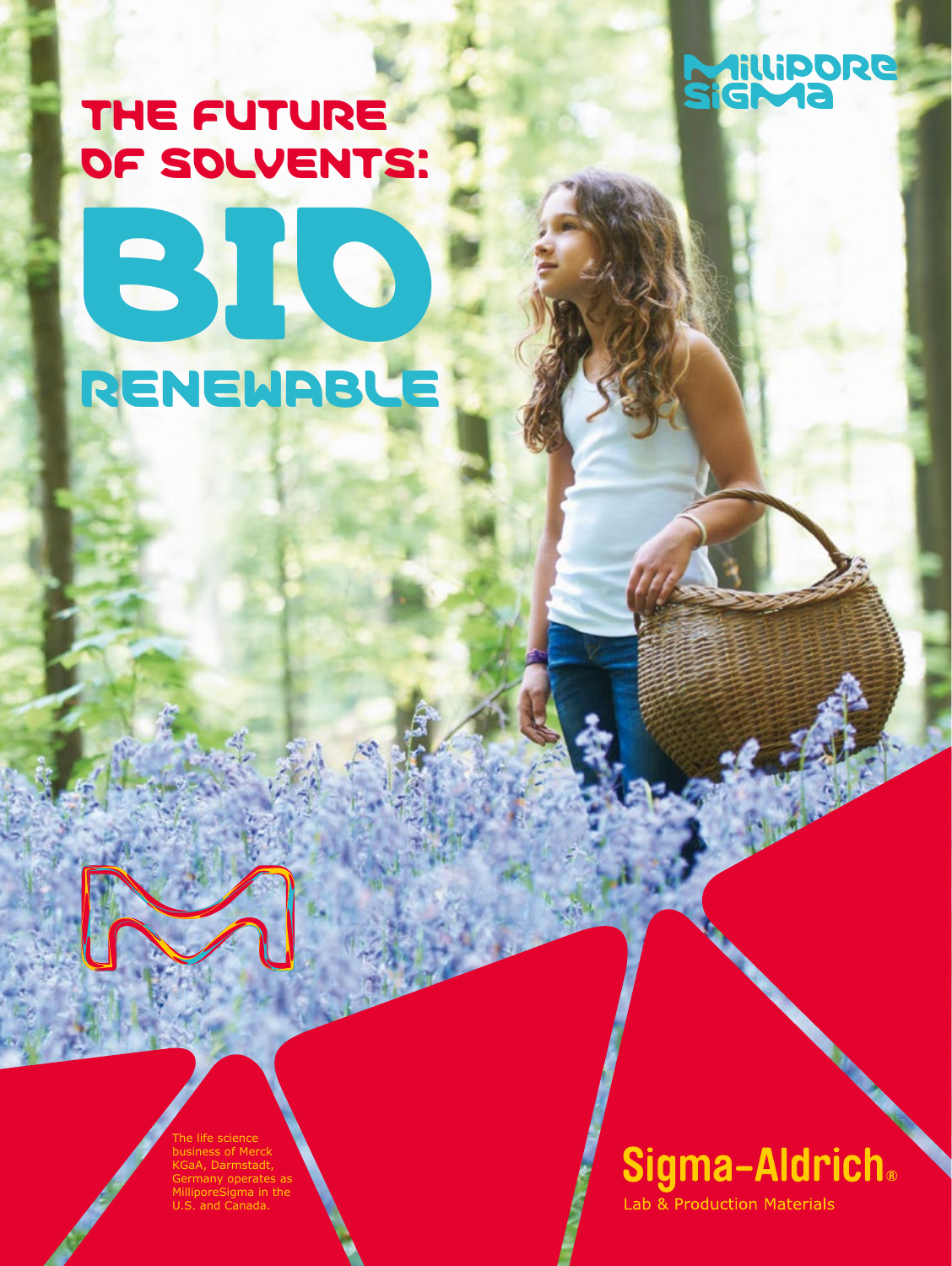# Dedicated to supporting all your explorations

# RESPONSIBLY.

Why should you have to choose between solvents that are ecological and those that are reliable? Enjoy both at once with our biorenewable and greener solutions. Thanks to their origin, they won't compromise the environment. And thanks to their high quality, they won't compromise your work.

In addition to our familiar greener solvents, such as water and ethanol, you also have the option of other innovative solutions that are made from biological sources, have higher recovery rates, or are safer for handling and disposal. Many of them are based on nonfood, biorenewable materials, so they don't depend on petroleum sources, or deplete food supplies. Certain solvents are still essential for scientific work.

But, here too, we're investing in promising research to find optimal, safer alternatives for you. Explore our latest range of greener and biorenewable solvents, and see how your explorations go even further through sustainability.



Learn more about our dedication to green chemistry on: **[SigmaAldrich.com/greener](www.SigmaAldrich.com/greener)**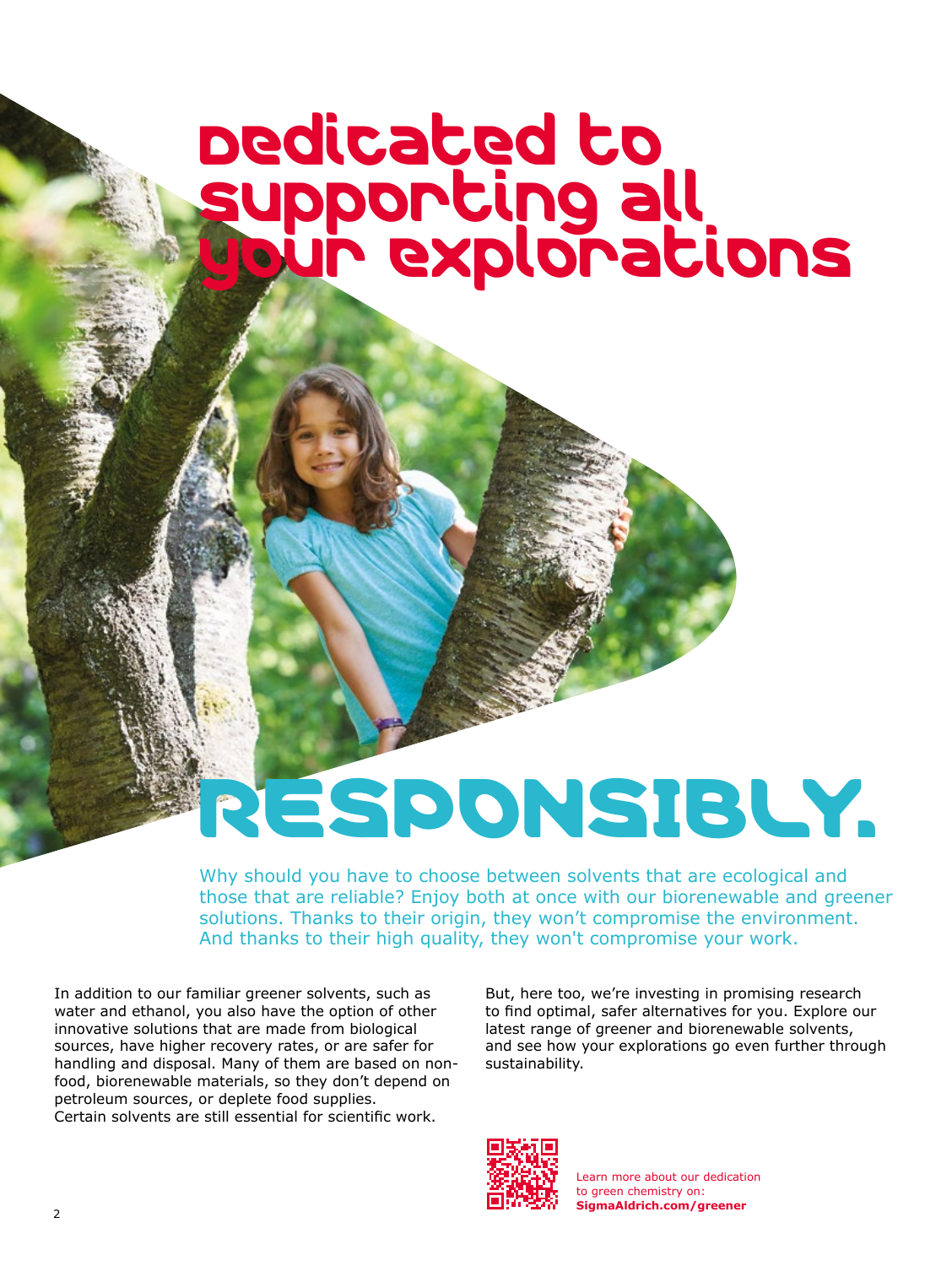## **The 12 principles of green chemistry**

In 1998, Paul Anastas and John Warner proposed a framework to change how scientists thought about their work by making environmentally friendly chemical processes and products top of mind.

Their 12 principles are represented by the icons below, which provide a **quick reference for the classification of our greener substitutes and biorenewable solvents.**



Use of Renewable Feedstocks



Designing Safer Chemicals



Safer Solvents and Auxiliaries



Inherently Safer Chemistry for Accident Prevention



Atom Economy Less Hazardous



Design for Degradation



Design for Energy Efficiency



Chemical Syntheses



Prevention of Waste



Reduced Derivates **Catalysis** 

Real-Time Analysis for Pollution Prevention









Explore our complete range of solvents on: **[SigmaAldrich.com/solvents](www.SigmaAldrich.com/solvents)**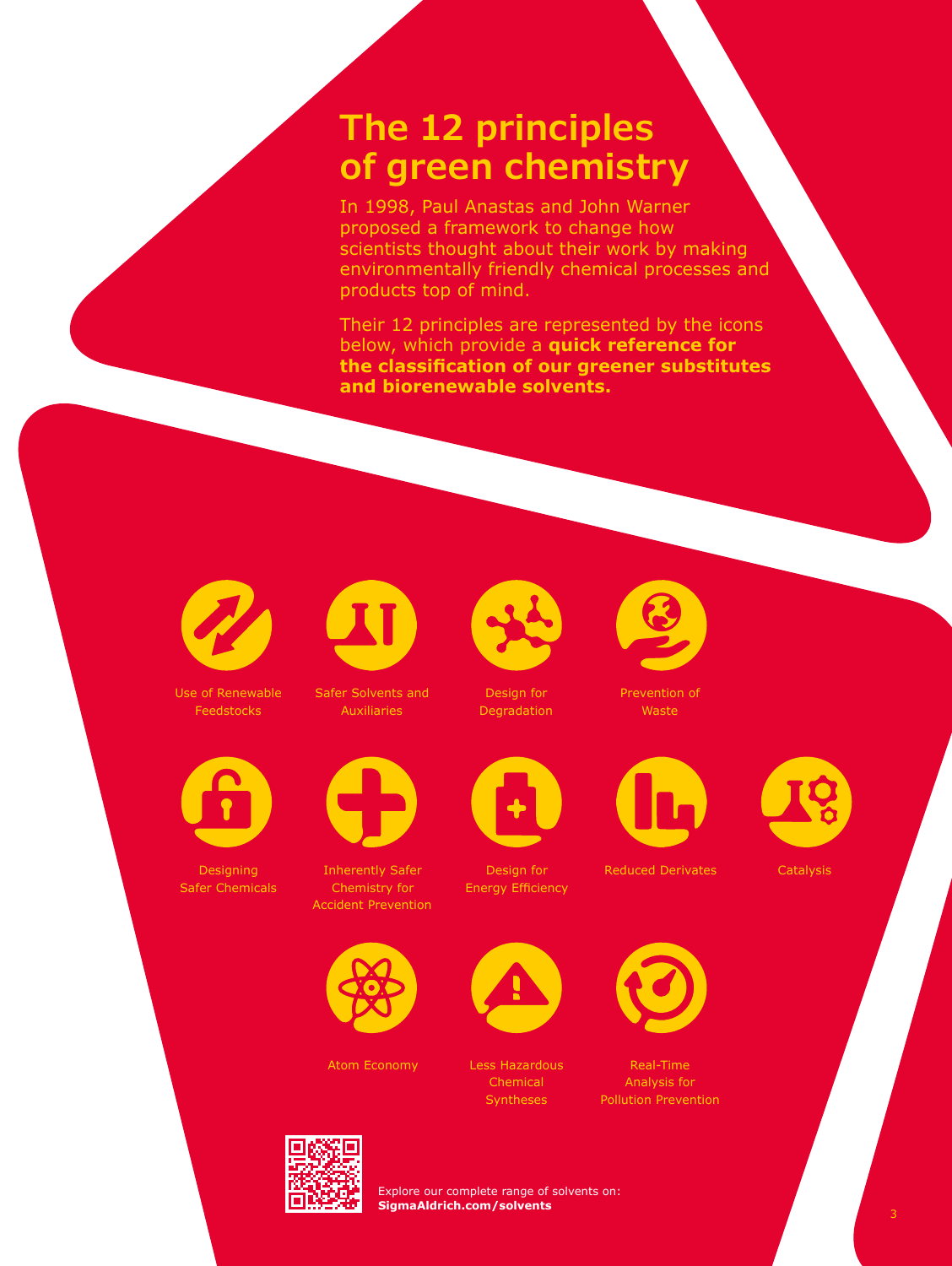

It's now easy for everyone – from the smallest universities to the largest pharmaceutical and technology companies – to implement greener chemistry. Simply replace classic petroleum solvents in your current workflows with our biorenewable alternatives and proceed as you always have.

These solvents are free of the many by-products of petroleum manufacturing, such as benzene, aldehydes, and ethers. What's more, each solvent is verified as renewable through ASTM testing (ASTM Standard D6866-16), which verifies the percentage of new carbon.

| <b>Acetone (904082)</b> |                          |                              |                    |  |
|-------------------------|--------------------------|------------------------------|--------------------|--|
| <b>Property Tested</b>  | <b>Renewable Acetone</b> | <b>Non-Renewable Acetone</b> | <b>Test Method</b> |  |
| <b>Total purity</b>     | $\geq 99.5\%$            | $\geq 99.5\%$                | GC                 |  |
| Water                   | $\leq 0.3\%$             | $\leq 0.5\%$                 | <b>ASTM D1364</b>  |  |
| <b>Benzene</b>          | Not Detected             | 0.003%                       | GC                 |  |
| Aldehydes               | Not Detected             | $\leq 0.002\%$               | GC                 |  |
| <b>Methanol</b>         | $\leq 0.05\%$            | $\leq 0.05\%$                | GC                 |  |
| <b>Isopropanol</b>      | $\leq 0.05\%$            | $\leq 0.05\%$                | GC                 |  |
| Nonvolatile Matter wt%  | $\leq 1$ mg / 100 mL     | $\leq 0.001\%$               | <b>ASTM D1353</b>  |  |
| Renewable Carbon wt%    | 100%                     | $0\%$                        | <b>ASTM D6866</b>  |  |
|                         |                          |                              |                    |  |

| 1-Butanol (901351)     |                            |                              |                    |  |  |
|------------------------|----------------------------|------------------------------|--------------------|--|--|
| <b>Property Tested</b> | <b>Renewable 1-Butanol</b> | <b>Non-Renewable Butanol</b> | <b>Test Method</b> |  |  |
| <b>Total purity</b>    | $\geq 99.8\%$              | $\geq 99.4\%$                | GC                 |  |  |
| Di-n-butyl ether       | Not detected               | $\leq 0.2\%$                 | GC                 |  |  |
| Isobutanol             | Not Detected               | $\leq 0.1\%$                 | GC                 |  |  |
| Aldehydes              | Not Detected               | $\leq 0.01\%$                | GC                 |  |  |
| Water                  | $\leq 0.05\%$              | $\leq 0.1\%$                 | <b>ASTM D1364</b>  |  |  |
| Nonvolatile Matter wt% | $\leq 1$ mg / 100 mL       | $\leq 0.005\%$               | <b>ASTM D1353</b>  |  |  |
| Renewable Carbon wt%   | 100%                       | $0\%$                        | <b>ASTM D6866</b>  |  |  |

| Cat. No. | <b>Product Description</b>                           |
|----------|------------------------------------------------------|
| 901351   | 1-Butanol, Biorenewable, ACS Reagent,<br>> 99.4%     |
| 904082   | Acetone, Biorenewable, ACS Reagent,<br>$\geq 99.5\%$ |

It may seem like a small change but by choosing a greener alternative you are joining thousands of scientists who are designing a new future that uses resources more responsibly. One small change early on has the potential to help make the world better for the generations to come.

Join us in taking giant steps toward creating smaller footprints. To find out more visit **[SigmaAldrich.com/cr](www.SigmaAldrich.com/cr)** 

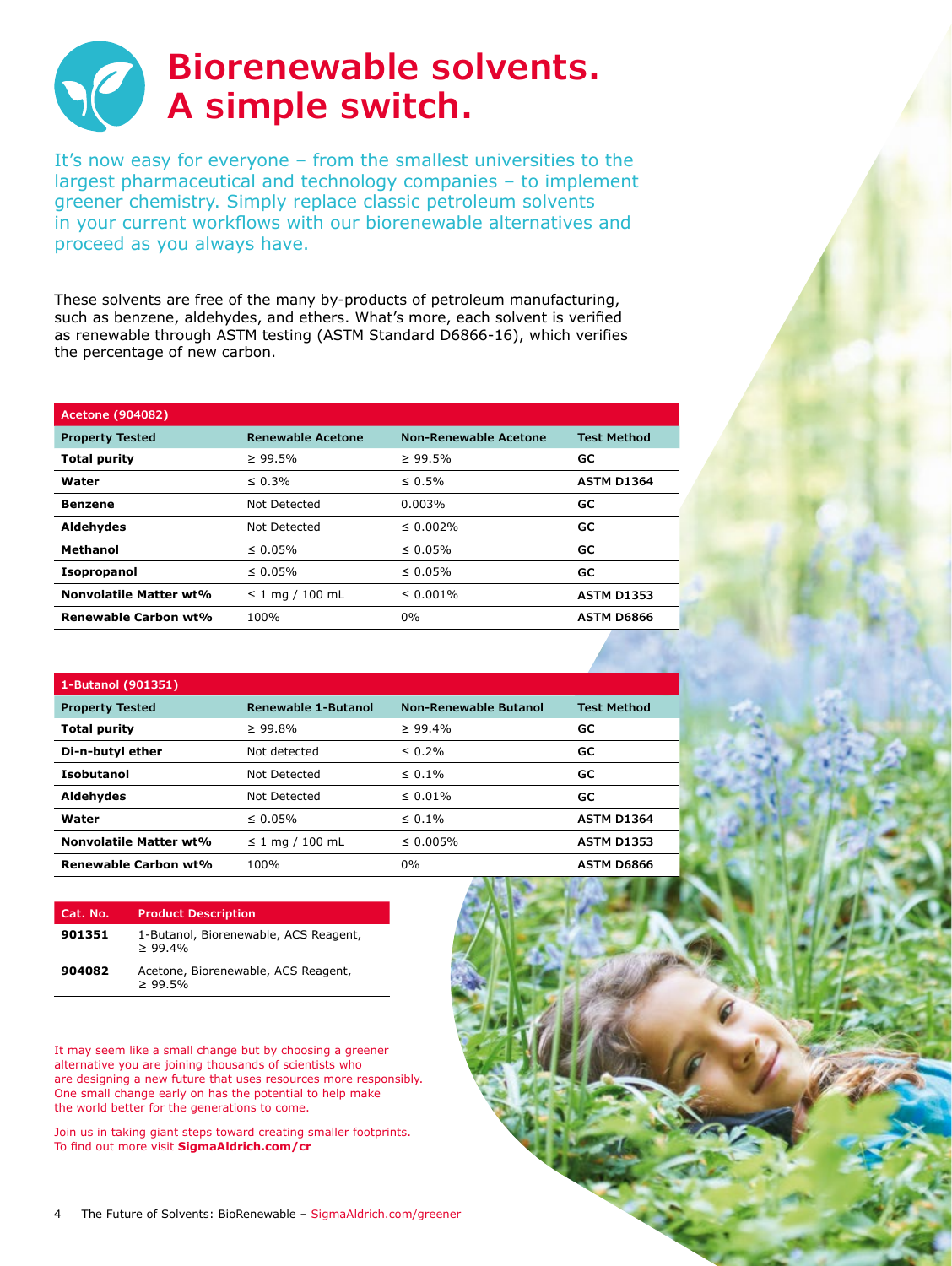

### **Cyrene™**

#### **CAS No.: 53716-82-8**

Alternative for: NMP, DMF, and sulfolane



#### **Features & benefits**

Cyrene™ is a new dipolar aprotic alternative to common REACH-restricted solvents, such as N-methyl-2-pyrrolidone (NMP). One of the first true greener solvents, it is produced from renewable resources, and safe for end of life disposal, decomposing into CO<sub>2</sub> and H<sub>2</sub>O. Cyrene™ is also safer to handle, with no mutagenic or genotoxic concerns.

- 99% biodegradation in 28 days
- Stable during incineration
- Not mutagenic or genotoxic

#### **Applications:**

- Exceeds NMP's dispersive ability for graphene solutions by an order of magnitude<sup>1</sup>
- Used as an alternative to DMF in synthesis of metal-organic frameworks<sup>2</sup>
- Comparable replacement for DMF in amide and dipeptide coupling reactions<sup>3</sup>

#### **Reactions:**

- Sonogashira
- Cacchi-type annulation
- Synthesis of metal-organic frameworks
- Suzuki-Miyaura coupling reaction
- Synthesis of ureas

| Cat. No. | <b>Product Description</b>                  |
|----------|---------------------------------------------|
| 807796   | $C$ <i>yrene</i> <sup><math>TM</math></sup> |

1 Identification of high performance solvents for the sustainable processing of graphene, Salavagoine, H., Sherwood, J., De bruyn, M., Budarin, V., Ellis, G., Clark, J., Shuttleworth, P., Green Chem, 2017, 11, 2550-2560

3 Cyrene as a bio-based solvent for HATU mediated amide coupling, Wilson, K., Murray, J., Jamieson, C., Watson, A., Org Biol. Chem, 2018, 16, 2851-2854

<sup>2</sup> Dihydrolevoglucosenone (Cyrene) as a Green Alternative to N,N-Dimethylfomamide (DMF) in MOF Synthesis, Zhang, J., White, G., Ryha, M., Hunt, A., Katz, J., ACS Sustainable Chem Eng., 2016, 4(12), 7186-7192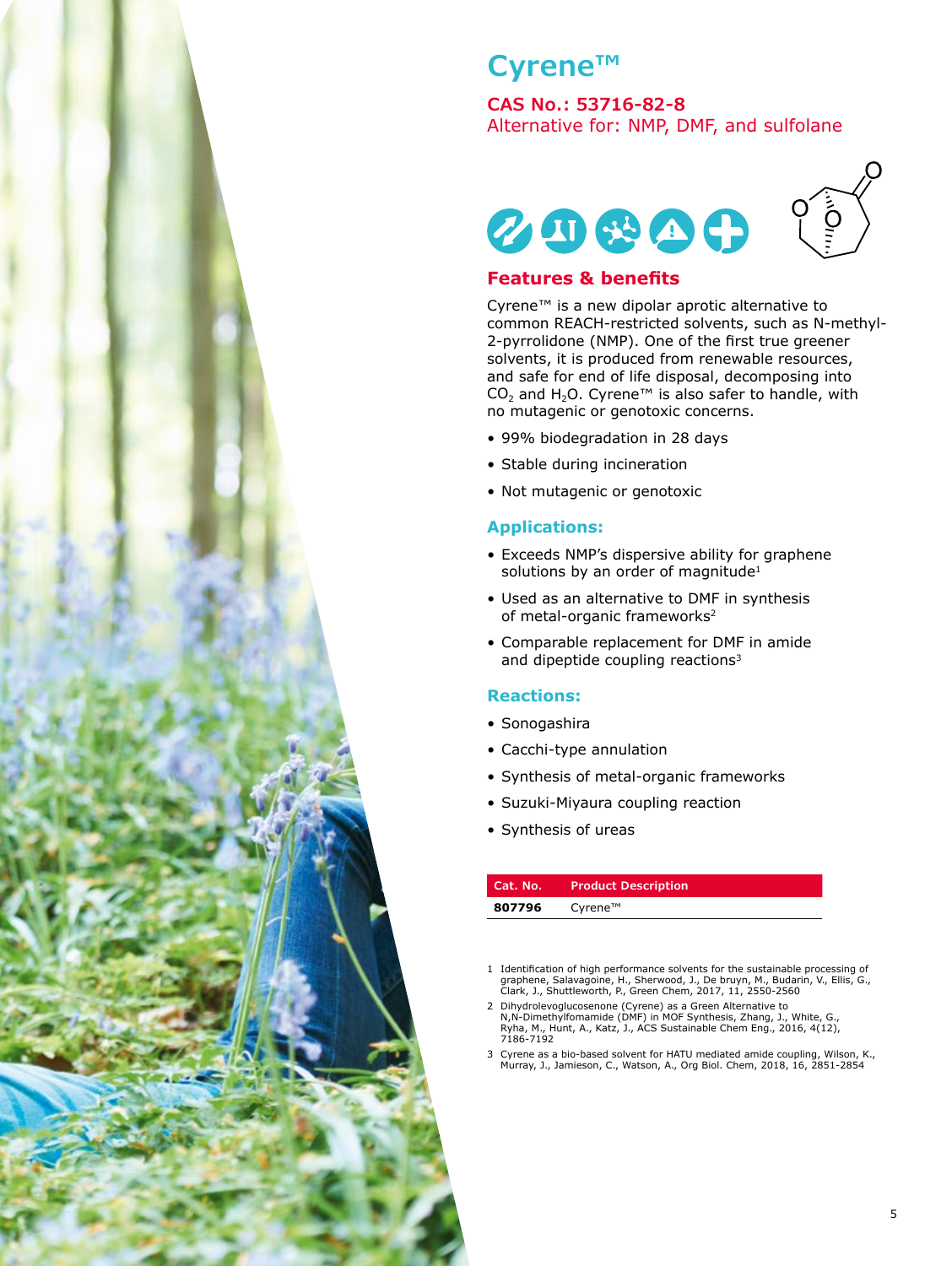## **2-Methyltetrahydrofuran (2-MeTHF)**

**CAS No.: 96-47-9**  Alternative for: THF, diethyl ether, and DCM





#### **Features & benefits**

2-Methyltetrahydrofuran is an environmentally favorable alternative to tetrahydrofuran (THF), 1,4 dioxane (dioxane), and dichloromethane (DCM) for most industrial applications.

- High boiling point: Processes may be run at higher temperatures, decreasing reaction time
- Organic water-phase separation: Limits need for extraction solvents, lowers solvent and water waste
- Reduced energy to recover: Standard distillation is sufficient for solvent recovery
- No risk of genotoxicity or mutagenicity from exposure

#### **Other applications:**

Forms organic (non-crystalline) glass for low temperature (-196°C) spectroscopic studies

#### **Alternative for THF in organometallic reactions:**

- Grignard
- Reformatsky
- Lithiation
- Hydride reduction
- Metal-catalyzed coupling (Heck, Stile, Suzuki)

#### **Alternative for dichloromethane in biphasic reactions:**

- Alkylation
- Amidation
- Nucleophilic substitution

| Cat. No. | <b>Product Description</b>                                                          |
|----------|-------------------------------------------------------------------------------------|
| 155810   | ReagentPlus®, $\geq$ 99.5%,<br>contains 150-400 ppm BHT as stabilizer               |
| 414247   | Anhydrous, $\geq 99.0\%$ ,<br>contains 250 ppm BHT as stabilizer                    |
| 673277   | Anhydrous, $\geq$ 99%, inhibitor-free                                               |
| 900520   | Anhydrous, contains 250 ppm BHT<br>as stabilizer, ZerO <sub>2®</sub> , $\geq$ 99.0% |

## **Cyclopentyl methyl ether (CPME)**

#### **CAS No.: 5614-37-9**

Alternative for: THF, t-butyl methyl ether (MTBE), dioxane, and other ether solvents



#### **Features & benefits**

Cyclopentyl methyl ether (CPME) is a hydrophobic ether solvent with a high boiling point, making it an optimal substitute for many ether solvents, such as MTBE and THF. CPME is made of renewable resources, and offers other benefits, including significantly safer handling.

- Low peroxide formation<sup>4</sup>
- High hydrophobicity<sup>4</sup>
- High boiling point, low melting point<sup>4</sup>
- Narrow explosion area<sup>4</sup>

#### **Applications:**

- Crystallization<sup>5</sup>
- Polymerization
- Coatings

#### **Reactions:**

- Alkali agent (nucleophilic substitution of heteroatoms)
- Azeotropic removal of water
- Transition metal catalysis
- Organometallic
- Lewis acid mediated reactions

| Cat. No. | <b>Product Description</b>                                            |
|----------|-----------------------------------------------------------------------|
| 675989   | CPME, contains 50 ppm BHT as inhibitor,<br>ReagentPlus®, $\geq$ 99.9% |
| 675970   | CPME, contains 50 ppm BHT as inhibitor,<br>anhydrous, $\geq 99.9\%$   |
| 791962   | CPME, inhibitor-free, anhydrous, $\geq 99.9\%$                        |



**Looking to further reduce your environmental impact?**  Explore our returnable containers on: **[SigmaAldrich.com/rc](www.SigmaAldrich.com/rc)**

- 4 The toxicological assessment of cyclopentyl methyl ether (CPME) as a green solvent. Watanabe, K., Molecules 2013, 18(3), 3183-94
- 5 Cyclopentyl Methyl Ether: An Elective Eco-Friendly Etheral Solvent in Classical and Modern Organic Chemistry, Azena, U., Carraro, M., Pisano, L., Monticelli, S., Barolotta, R., Pace, V., Chem Sus. 2018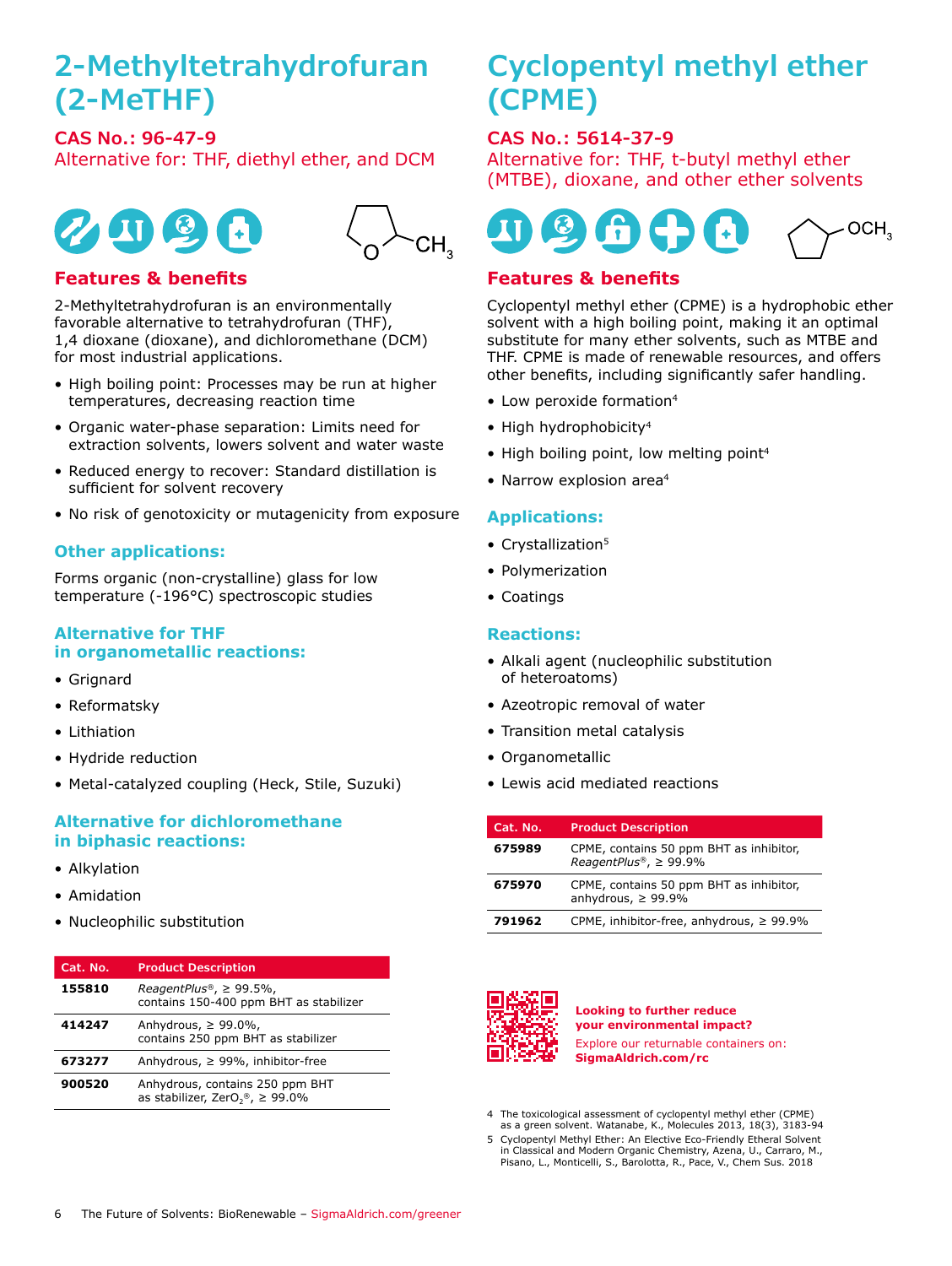## **Greener alternative solvents at a glance**

| <b>Solvent</b>               | <b>THF</b> | <b>MeTHF</b>              | <b>CPME</b>      | <b>NMP</b>      | <b>DMF</b>                    | Cyrene     |
|------------------------------|------------|---------------------------|------------------|-----------------|-------------------------------|------------|
| <b>Structure</b>             |            | $\overline{\mathsf{u}}_3$ | OCH <sub>3</sub> | CH <sub>3</sub> | $\overline{CH_3}$<br>Ĥ<br>CH, |            |
| CAS No.                      | 109-99-9   | $96 - 47 - 9$             | 5614-37-9        | 872-50-4        | $68 - 12 - 2$                 | 53716-82-8 |
| Density (g/mL)               | 0.928      | 0.85                      | 0.86             | 1.028           | 0.994                         | 1.250      |
| Boiling Point (°C)           | 65.8       | 80                        | 106              | 204             | 153                           | 227        |
| Melting Point (°C)           | $-108$     | $-136$                    | $< -140$         | $-24$           | $-61$                         | $< -20$    |
| Dielectric Constant          | 7.58       | $\overline{7}$            | 4.76             | 32.2            | 38.25                         | $\sim$ 3.4 |
| Dipole Moment (D)            | 1.7        | 1.38                      | 1.27             | 12.26           | 3.8                           | Unknown    |
| Solubility in Water (mol/L)  | 13.9       | 14                        | 0.226            | 10.1            | 13.7                          | $\infty$   |
| Viscosity (cP)               | 0.589      | 0.6                       | 0.55             | 1.65            | 0.805                         | 14.5       |
| Surface Tension (dyn/cm)     | 27.4       | 25.9                      | 25.17            | 40.79           | 37.10                         | 72.5       |
| Vaporization Energy (kJ/mol) | 98.1       | 89.7                      | 69.2             | 61.9            | 47.6                          | Unknown    |
| Flash Point (°C)             | $-14.5$    | $-11$                     | $-1$             | 91              | 58                            | 108        |
| Ignition point (°C)          | 205        | 270                       | 180              | 245             | 445                           | 296        |
| Catalog No.                  | 360589     | 155810                    | 675989           | 443778          | 437573                        | 807796     |
|                              | 676764     | 414247                    | 675970           | 328634          | 319937                        |            |
|                              | 186562     | 673277                    | 791962           |                 | 227056                        |            |
|                              | 401757     | 900520                    |                  |                 |                               |            |



Iodometry without stabilizer at room temperature in the presence of air



 **Peroxide formation comparison of MeTHF, isopropyl ether (IPE), THF, and CPME over 25 days.**

**Stabilized THF:** 102 days to reach 100ppm

**Stabilized CPME:**  683 days to reach 100 ppm



#### **CPME vs. THF process flow.**

CPME reduces the number of steps required for production. It reduces the amount of water that is required for washing and eliminates the need for co-solvents for product recovery.